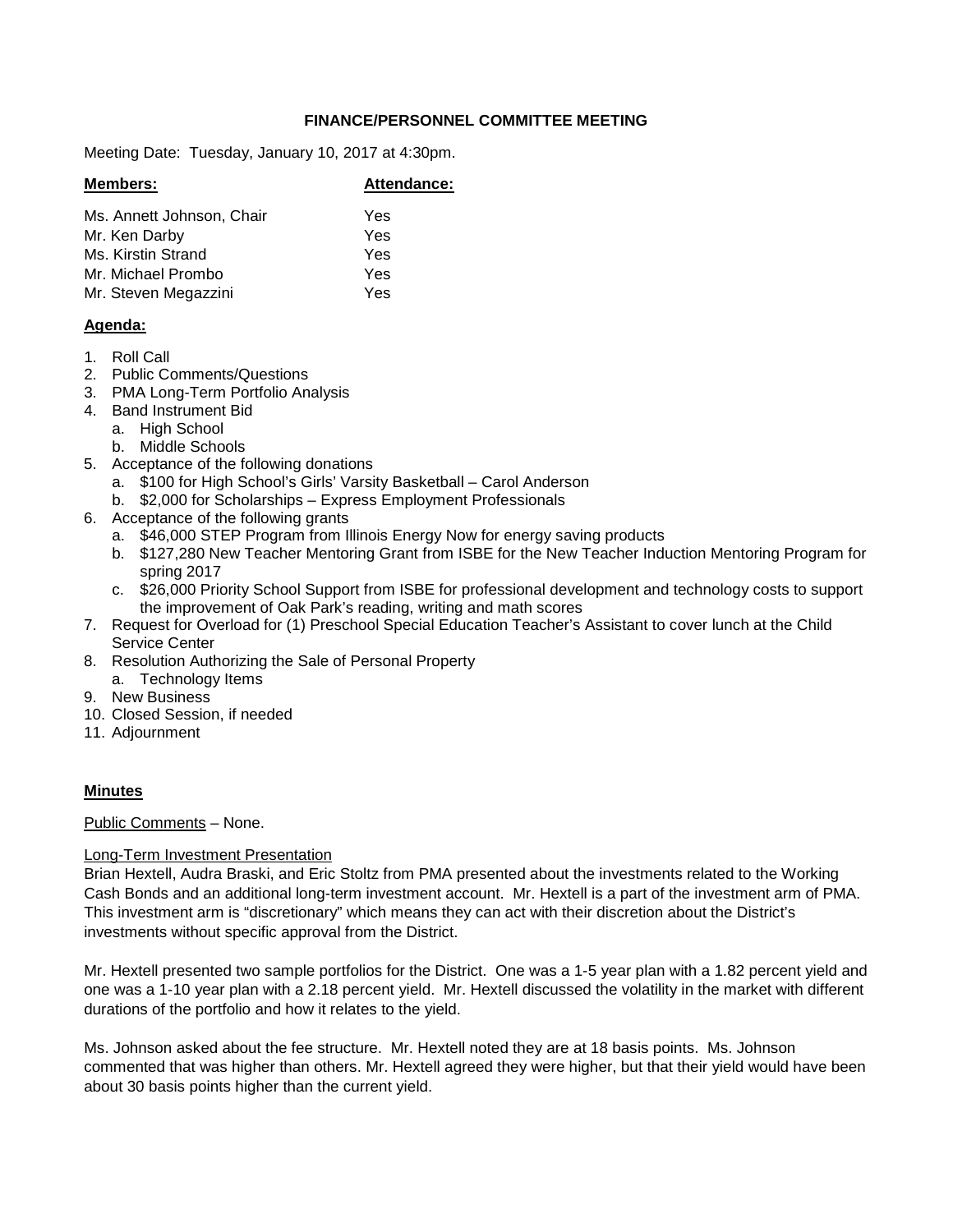Ms. Johnson asked about the composite of the portfolios and how PMA would differ. Mr. Hextell noted that the current portfolio is heavily invested in Illinois securities. PMA would likely move some of those bonds to other states. Ms. Braski noted that we are already dependent on the state for revenue and heavily investing in Illinois bonds broadens our risk related to state grants/aid and interest rates. Mr. Hextell also noted the current portfolio has several callable securities, which can also result in volatility and lower rates of return. PMA would limit these types of securities. Ms. Braski also emphasized client service and transparency to their reporting.

Mr. Darby asked about the average yield for their clients. Mr. Hextell noted that is difficult to compare with others because of duration, but the yields given in the presentation are representative of average yields for those duration portfolios.

Ms. Strand asked about whether PMA has been compared to other investment agencies. Mr. Prombo noted that the significant size of PMA helps in the transparency and his colleagues in the industry also use PMA.

Ms. Johnson noted that she would like to see a presentation from Clear Perspectives. She directed Mr. Prombo to send the Old Second data to Clear Perspective so that they can do the same analysis as PMA.

### Band Instrument Bid

Mr. Prombo noted the high school band bid was opened and we had six vendors bid. His recommendation is to go with the lowest price per item rather than the lowest overall price from the vendor. The Committee agreed.

The middle school band bid is currently open. The bid will close on the  $23<sup>rd</sup>$  and they would like the bid to go straight to the full board on February 6, 2017. Ms. Johnson noted that would be fine.

### Donations – Accepted

#### **Grants**

Mr. Megazzini discussed the Mentoring grant and the expansion of the mentoring program and providing workshops to all of the new teachers. New teachers have a larger mentoring process than teachers who have experience, but are new to the District. Mr. Megazzini stated that he wants to expand the program to include teachers in their second year.

Ms. Johnson and Mr. Darby had questions regarding the Energy Grant. Mr. Prombo will be following up with Margo **Schmitt** 

Mr. Darby asked about the Priority School Grant. Ms. Shields noted this was primarily going to be used for technology items at Oak Park.

Request for Overload – Mr. Steve Megazzini pulled the request for overload from the agenda due to the request being retracted.

#### Sale of Personal Property

The board briefly discussed the items up for disposal from the technology department. There were no items for question.

### New Business

Ms. Johnson asked about a timeline for transportation.

Mr. Prombo stated he had spoken to Durham and would be working with them on developing key assumptions for the District. They will have to identify hazardous crossings, adjust for bell schedules, determine if streets are wide enough for the full bus, and determine stops by age group. The assumptions should be able to be presented to the board at the first board meeting in February. Mr. Prombo stated that hopefully pricing will be complete to present by the second board meeting in March.